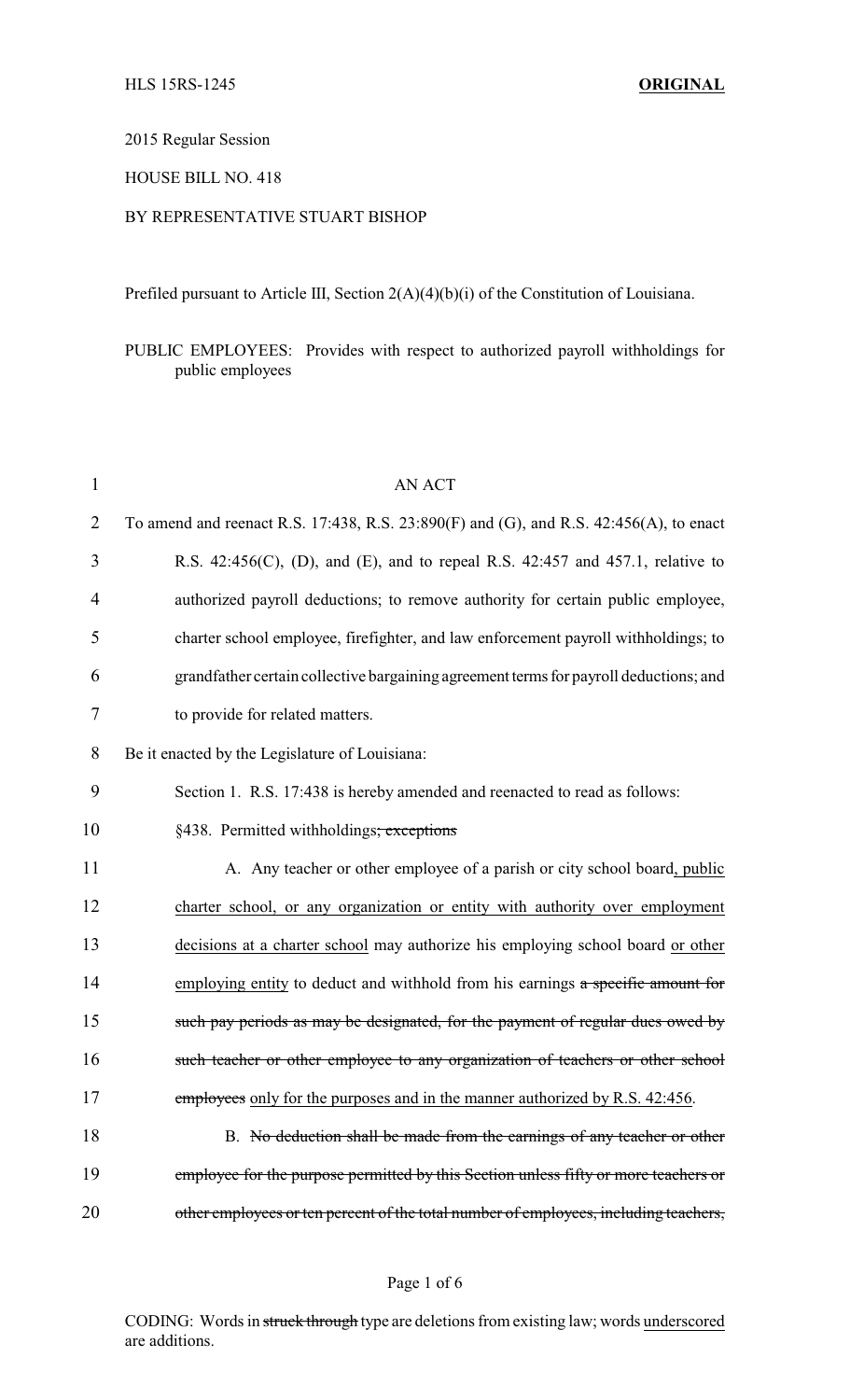| 1              | whichever is less have requested such deduction be made and the deduction is            |
|----------------|-----------------------------------------------------------------------------------------|
| $\overline{2}$ | specifically and voluntarily authorized in writing by the teacher or other employee.    |
| 3              | If such authority is provided and a request for such deduction made, the school board   |
| 4              | shall honor the request and provide for the deduction; however, if any system           |
| 5              | documents to the satisfaction of the State Board of Elementary and Secondary            |
| 6              | Education that it has already acquired payroll checks that will not accommodate the     |
| 7              | request, the school board shall provide for such deduction as soon as possible but,     |
| 8              | in no case later than the beginning of the school year following the request. Nothing   |
| 9              | in this Section shall be construed to affect any collective bargaining agreement in     |
| 10             | existence on or before August 1, 2015, between a union, professional organization,      |
| 11             | or other entity and the state or a political subdivision of the state until the         |
| 12             | agreement's existing term expires or the agreement is terminated, extended, or          |
| 13             | renewed.                                                                                |
| 14             | C. Any amount withheld in accordance with the provisions of this Section                |
| 15             | shall be remitted to the organization designated on a regularly scheduled basis as      |
| 16             | determined by the employing board. Upon the expiration, termination, extension,         |
| 17             | or renewal of a collective bargaining agreement in existence on or before August 1,     |
| 18             | 2015, between a union, professional organization, or other entity and the state or a    |
| 19             | political subdivision of the state, automatic deduction of union dues from payroll      |
| 20             | checks shall not be included in any subsequent agreement.                               |
| 21             | D. This Section shall not apply to a city or parish school board operating              |
| 22             | under the terms of a collective bargaining agreement applicable to teachers employed    |
| 23             | by the board. If any provision of this Section is declared invalid for any reason, that |
| 24             | provision shall not affect the validity of the remaining portions.                      |
| 25             | Section 2. R.S. 23:890(F) and (G) are hereby amended and reenacted to read as           |
| 26             | follows:                                                                                |
| 27             | §890. Labor policy                                                                      |
| 28             | ∗<br>$\ast$<br>*                                                                        |

# Page 2 of 6

CODING: Words in struck through type are deletions from existing law; words underscored are additions.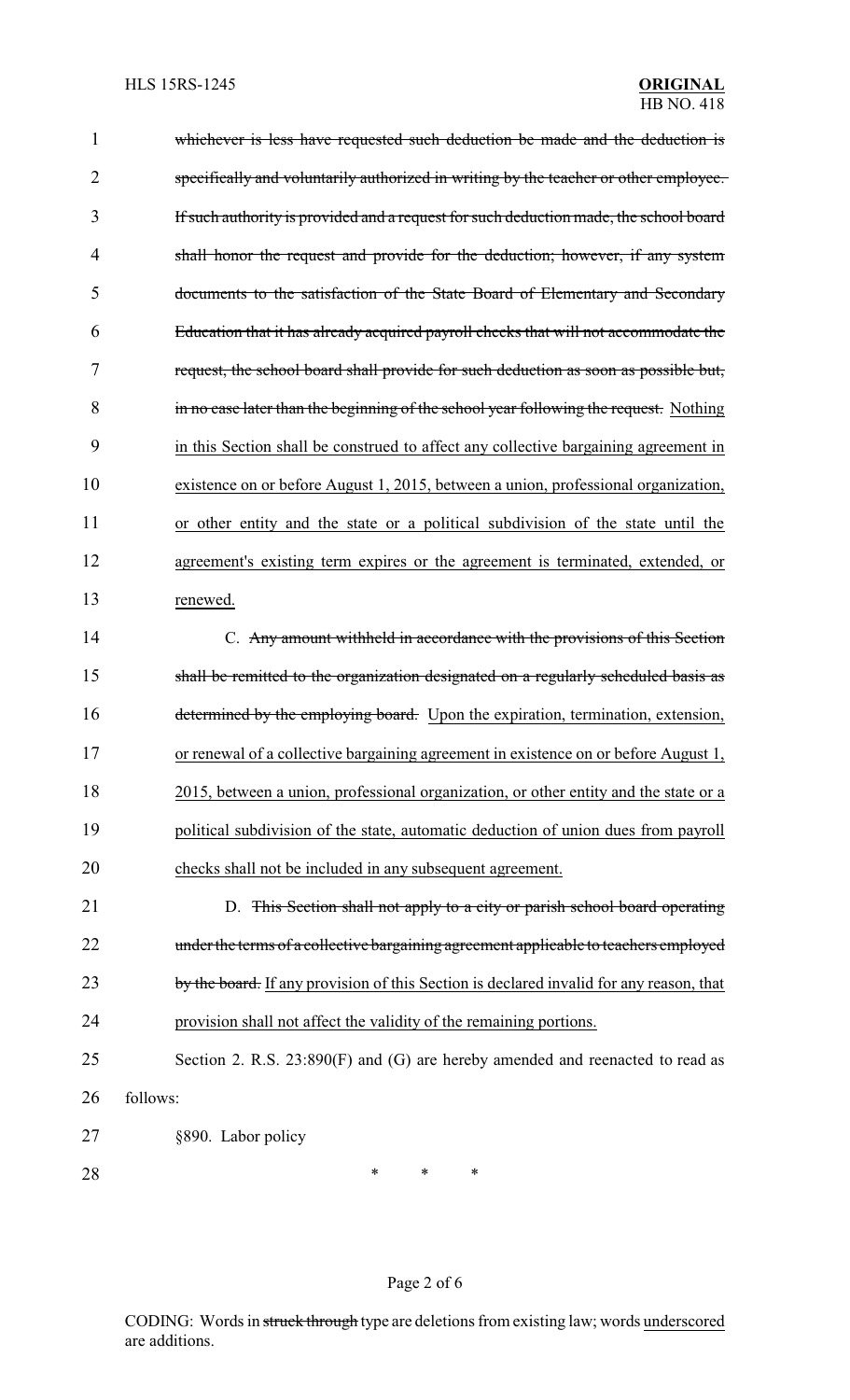| $\mathbf{1}$   | F. Employees of such publicly owned and/or or operated transportation                                 |
|----------------|-------------------------------------------------------------------------------------------------------|
| $\overline{2}$ | systems hereafter acquired may authorize and upon such authorization the aforesaid                    |
| 3              | municipality, transit authority or other authority organized for the purpose may make                 |
| 4              | deductions from wages and salaries of such employees:                                                 |
| 5              | (1) Pursuant to a collective bargaining agreement with a duly designated or                           |
| 6              | certified labor organization for the payment of union dues, fees or assessments.                      |
| 7              | $\left( \frac{2}{2} \right)$ For the payment of contributions pursuant to any health and welfare plan |
| 8              | or pension or retirement plan, and.                                                                   |
| 9              | $\left(\frac{1}{2}\right)$ (2) For any purposes for which deductions may be authorized by             |
| 10             | employees of any private employer except that no deductions shall be made for dues,                   |
| 11             | fees, assessments, or contributions of any kind to a labor organization or union.                     |
| 12             | G.(1) This Part shall be construed liberally to effectuate the purposes for                           |
| 13             | which same it is enacted and should any part hereof be declared unconstitutional or                   |
| 14             | invalid for any reason it shall not affect the remaining portions.                                    |
| 15             | Nothing in this Section shall be construed to affect any collective<br>(2)                            |
| 16             | bargaining agreement in existence on or before August 1, 2015, between a union,                       |
| 17             | professional organization, or other entity and the state or a political subdivision of                |
| 18             | the state until the agreement's existing term expires or the agreement is terminated,                 |
| 19             | extended, or renewed.                                                                                 |
| 20             | (3) Upon the expiration, termination, extension, or renewal of a collective                           |
| 21             | bargaining agreement in existence on or before August 1, 2015, between a union,                       |
| 22             | professional organization, or other entity and the state or a political subdivision of                |
| 23             | the state, automatic deduction of union dues from payroll checks shall not be                         |
| 24             | included in any subsequent agreement.                                                                 |
| 25             | Section 3. R.S. $42:456(A)(1)$ is hereby amended and reenacted and R.S. $42:456(C)$ ,                 |
| 26             | (D), and (E) are hereby enacted to read as follows:                                                   |
| 27             | §456. Permitted withholdings                                                                          |
| 28             | A. Payroll deductions shall be authorized only for the following:                                     |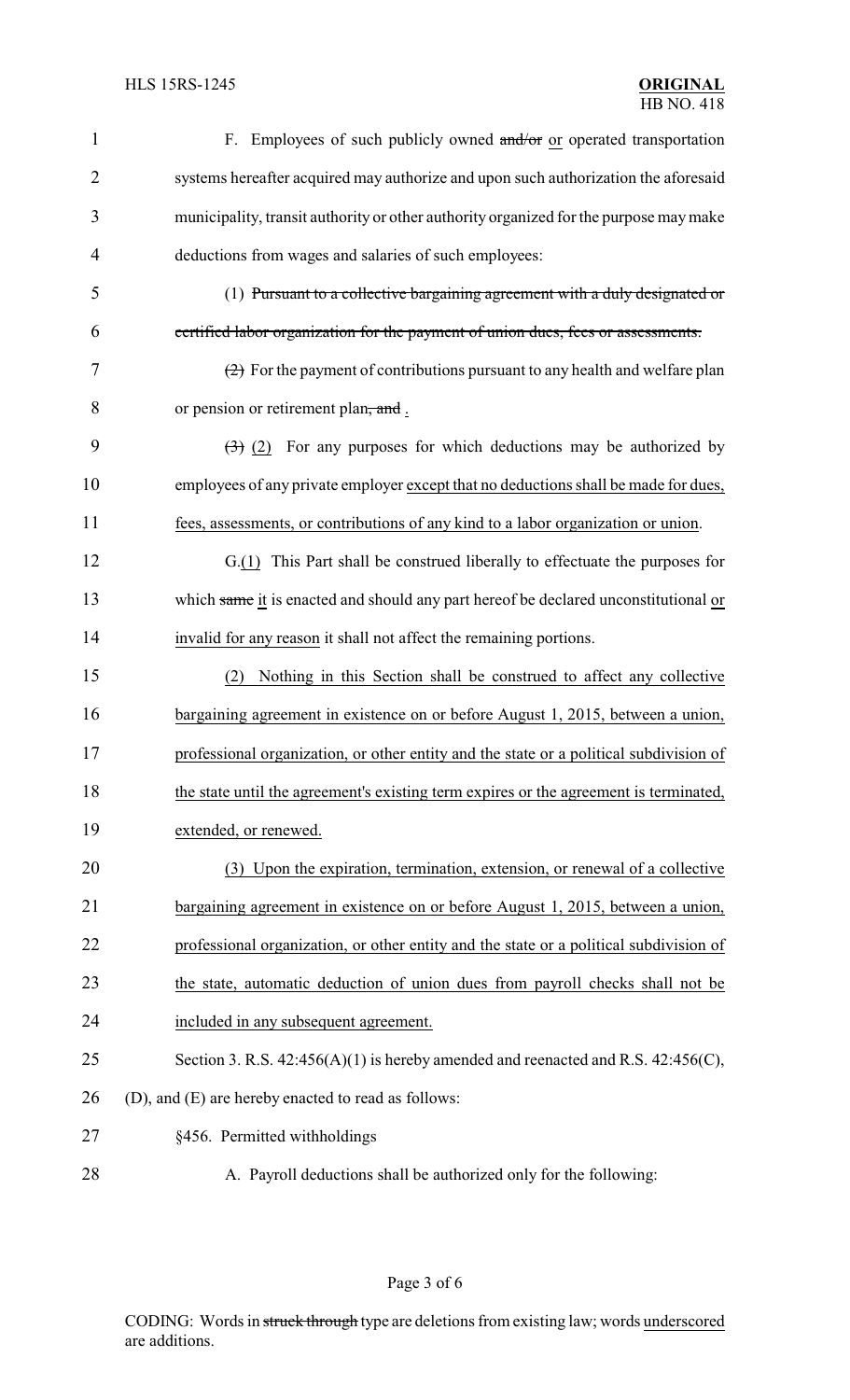| $\mathbf{1}$   | Mandated federal or state income withholdings, credit unions,<br>(1)                   |
|----------------|----------------------------------------------------------------------------------------|
| $\overline{2}$ | garnishments, liens, union dues, savings bonds programs, qualified United Way          |
| 3              | entities, health and life insurance products offered through the Office of Group       |
| 4              | Benefits, and products having state participating contributions, sponsored by the      |
| 5              | Office of Group Benefits, which qualify and are offered under Section 125 of the       |
| 6              | Internal Revenue Code (Cafeteria Plan), and other deductions expressly authorized      |
| 7              | by state or federal statute.                                                           |
| 8              | $\ast$<br>*<br>*                                                                       |
| 9              | Nothing in this Section shall be construed to affect any collective<br>C.              |
| 10             | bargaining agreement in existence on or before August 1, 2015, between a union,        |
| 11             | professional organization, or other entity and the state or a political subdivision of |
| 12             | the state until the agreement's existing term expires or the agreement is terminated,  |
| 13             | extended, or renewed.                                                                  |
| 14             | D. Upon the expiration, termination, extension, or renewal of a collective             |
| 15             | bargaining agreement in existence on or before August 1, 2015, between a union,        |
| 16             | professional organization, or other entity and the state or a political subdivision of |
| 17             | the state, automatic deduction of union dues from payroll checks shall not be          |
| 18             | included in any subsequent agreement.                                                  |
| 19             | E. If any provision of this Section is declared invalid for any reason, that           |
| 20             | provision shall not affect the validity of the remaining portions.                     |
| 21             | Section 4. R.S. 42:457 and 457.1 are hereby repealed in their entirety.                |
|                |                                                                                        |

### DIGEST

The digest printed below was prepared by House Legislative Services. It constitutes no part of the legislative instrument. The keyword, one-liner, abstract, and digest do not constitute part of the law or proof or indicia of legislative intent. [R.S. 1:13(B) and 24:177(E)]

| HB 418 Original | 201 |
|-----------------|-----|
|-----------------|-----|

5 Regular Session Stuart Bishop

**Abstract:** Removes the authority for public employees and charter school employees to withhold payroll deductions for union dues, assessments, and other fees from their wages.

Present law (R.S. 17:438) provides that any teacher or school board employee may authorize the school board to deduct organization dues from his earnings.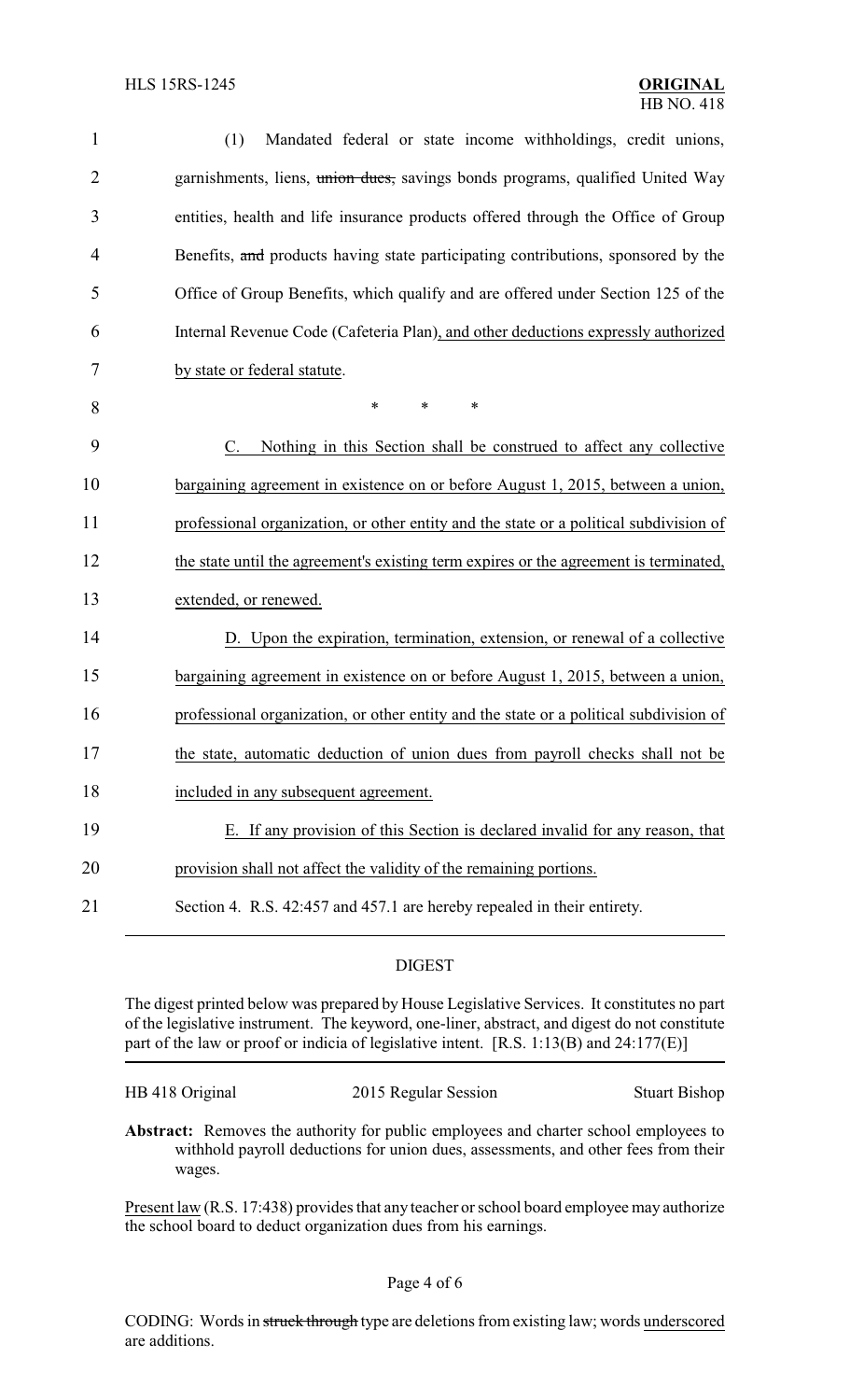Proposed law adds employees of any public charter school or any organization or entity with authority over employment decisions at a charter school.

Present law (R.S. 17:438) provides that no deductions can be made unless 50 such employees or 10% of the total number of employees (whichever is less) request the deduction. Proposed law deletes present law.

Proposed law (R.S. 17:438) provides that any teacher or other school employee may authorize payroll deductions that are allowed by proposed law (R.S. 42:456), which removes union dues as an authorized payroll withholding.

Present law (R.S. 23:890) provides for the labor policy when a municipality or transit authority acquires or operates a transportation facility.

Present law allows employees of the acquired facility to authorize deductions of wages and salaries for the following purposes:

- (1) Pursuant to a collective bargaining agreement with a duly designated or certified labor organization for the payment of union dues, fees, or assessments.
- (2) For the payment of contributions pursuant to any health and welfare plan or pension or retirement plan.
- (3) For any purposes for which deductions may be authorized by employees of any private employer.

Proposed law removes union dues as an authorized payroll withholding.

Present law (R.S. 42:456) authorizes state employee payroll withholdings for the following:

- (1) Mandated federal or state income withholdings, credit unions, garnishments, liens, union dues, savings bonds programs, qualified United Way entities, health and life insurance products offered through the Office of Group Benefits, products having state participating contributions, sponsored by the Office of Group Benefits, which qualify and are offered under Section 125 of the Internal Revenue Code (Cafeteria Plan).
- (2) Products offered without state contributory participation which have been evaluated and approved in accordance with rules and procedures promulgated by the commissioner of administration.

Proposed law removes union dues as an authorized payroll withholding, but allows any withholding expressly authorized by state or federal law.

Present law (R.S. 42:457) authorizes any state, parish, or city employee to withhold from his salary a specific amount for payment of his dues to any labor organization to which he belongs. Proposed law repeals present law.

Present law allows any employee of the state or of any political subdivision of the state to authorize his employer to withhold from his salary for payment of his dues to any professional state or local law enforcement or firefighter association. Proposed law repeals present law.

Proposed law provides for severability.

Proposed law specifies that nothing in proposed law affects any collective bargaining agreement before the effective date of proposed law but provides that any subsequent